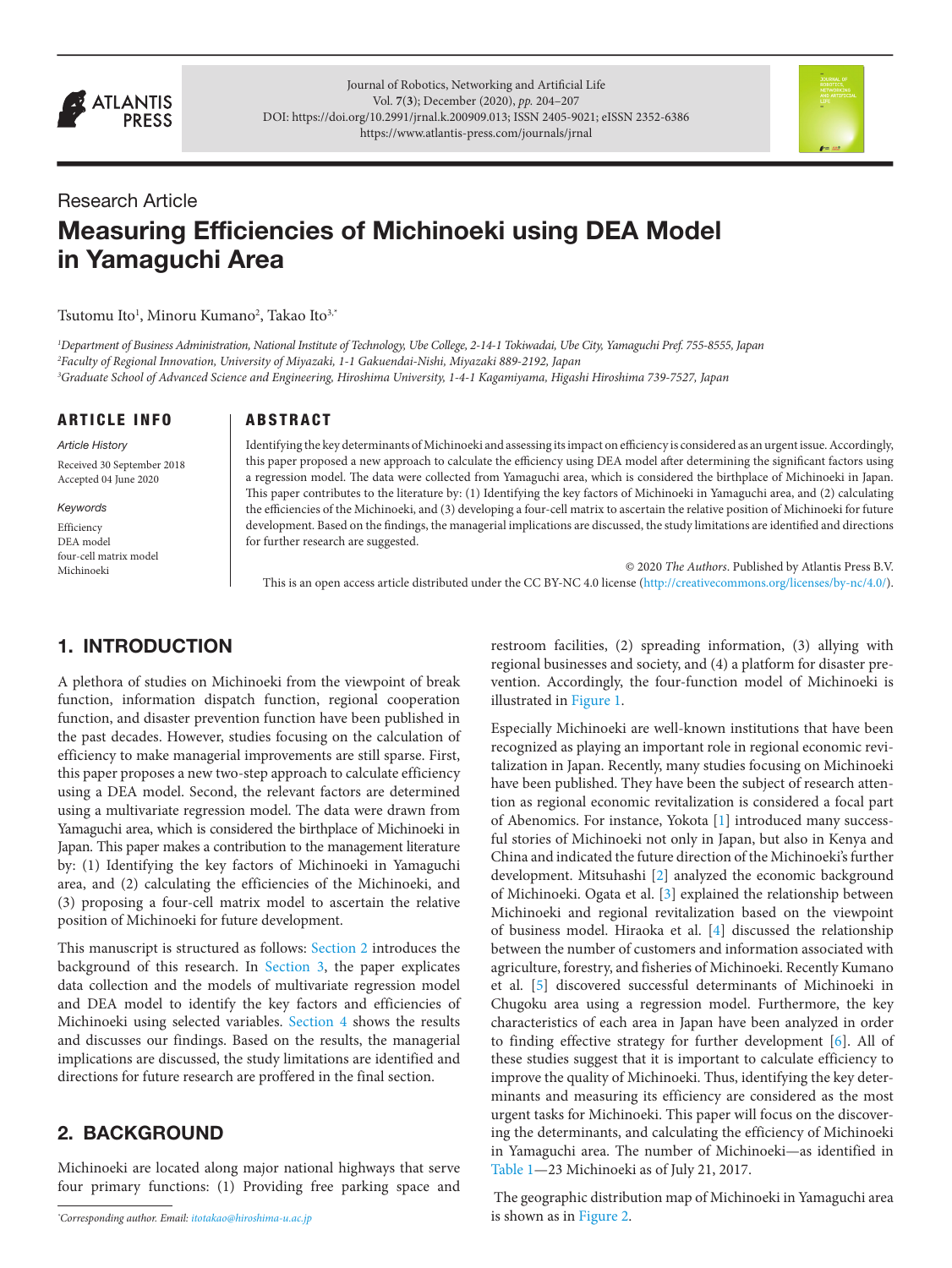

<span id="page-1-1"></span>**Figure 1** | Four-function model of Michinoeki.

<span id="page-1-2"></span>**Table 1** | Michinoeki list in Yamaguchi area

|    | Abu Town             | 13 | Niho no Sato               |
|----|----------------------|----|----------------------------|
|    | Hagi Okan            | 14 | Hagi Seamart               |
| 3  | Asahi                | 15 | Ganjoju Onsen              |
| 4  | Aio                  | 16 | Uribo no Sato Katamata     |
| 5  | Yutori Park Tamagawa | 17 | Hotaru Kaido Nishi no Ichi |
| 6  | Sazanseto Towa       | 18 | Kirara Ajisu               |
|    | Kikugawa             | 19 | Hagi Sansan Sammi          |
| 8  | Happiness Fukue      | 20 | Kitaura Kaido Hohoku       |
| 9  | Chomonkyo            | 21 | Solene Shunan              |
| 10 | Pure Line Nishiki    | 22 | Kaminoseki Kaikyo          |
| 11 | Ofuku                | 23 | Shiosai Ichiba Houfu       |
| 12 | Mitou                | 24 | Senzakitchen <sup>*</sup>  |

\* Semzakitchen has been opened from 2018 fiscal year.



**Figure 2** | Geographic distribution map of Michinoeki.

## <span id="page-1-3"></span>3. DATA COLLECTION AND MODELS

The data from 2015 were drawn from the database of the Michinoeki headquarters. Based on the advice from senior managers of Michinoeki, 12 variables were selected as the determinants of Michinoeki. They are: Square Meters of Land Space (SMLS), Weekdays' Traffic near the Station (WTNS), Holidays' Traffic near the Station (HTNS), Operating Cost (OC), Total Parking Number (TPN), Total Number of the Restroom (TNR), Square Meters of Free Rest Place (SMFRP), Number of the Selling Items (NSI), Number of Local Products Items (NLPI), Number of the Registered Farmers (NRF), Square Meters of Facilities Space (SMFS) and Population of the City Located (PCL). SMLS and OC could be considered as the determinants of variables of information dispatch function, the WTNS, HTNS, NSI, NLPI, PCL, and NRF are designed as the indexes of regional cooperation function, the TPN, TNR, SMFRP and SMFS will play important role in break function and disaster prevention function. Sales revenue and number of purchasers are selected as the performance indicants of Michinoeki. Thus, this leads to the formation of the following regression equation:

<span id="page-1-5"></span><span id="page-1-4"></span>
$$
y = a_1 \text{SMLS} + a_2 \text{WTNS} + a_3 \text{HTNS} + a_4 \text{OC} + a_5 \text{TPN}
$$
  
+ 
$$
a_6 \text{TNR} + a_7 \text{SMFRP} + a_8 \text{NSI} + a_9 \text{NLPI} + a_{10} \text{NRF}
$$
 (1)  
+ 
$$
a_{11} \text{SMFS} + a_{12} \text{PCL} + \varepsilon
$$

After determining the key factors of Michinoeki, the efficiency was calculated using the following DEA model [[7,](#page-3-1)[8](#page-3-2)].

$$
\max \theta = \frac{\sum_{i=1}^{s} u_i y_{ij}}{\sum_{i=1}^{m} v_i x_{ij}} (j = 1, 2, ..., n)
$$
 (2)

Subject to

$$
\frac{\sum_{r}^{s} u_{r} y_{rj}}{\sum_{i=1}^{m} v_{i} x_{ij}} \le 1 (j = 1, 2, ..., n)
$$
\n(3)

$$
u_r \ge 0 \ (r = 1, \, 2, \, \dots, \, s) \tag{4}
$$

$$
v_i \ge 0 \ (i = 1, 2, ..., m)
$$
 (5)

### <span id="page-1-0"></span>4. CALCULATION AND DISCUSSIONS

The results of the relationship between the 12 variables and sales revenue and the number of purchasers are shown in [Table 2](#page-2-6). The key factors are finally determined using backward elimination method.

The determinants of those two models are different. The adjusted *R*<sup>2</sup> of sales revenue and number of purchases are 0.9069 and 0.96604, respectively. The four variables in the model of sales revenue are: TPN, SMSRP, SMFS, and PCL, and the six variables of number of purchasers are: OC, NSI, NPLI, SMFS, and PCL—each of which are statistically significant. Accordingly, regional cooperation function, break function, and disaster function are becoming much important rather than information dispatch function of Michinoeki in the Yamaguchi prefecture as it is the birthplace with a long history.

As illustrated as [Figure 3](#page-2-7), the efficiency of the 23 Michinoeki in Yamaguchi area are calculated using DEA model. The efficiency of Yutori Park Tamagawa, Chomonkyo, Kitaura Kaido Hohoku, and Shiosai Ichiba Houfu cannot be calculated because of lack of data.

The correlation coefficient of sales revenue and number of purchasers is 0.318, which is not statistically significant. In order to ascertain the future direction of these Michinoeki, a four-cell matrix is proposed based on the efficiency of sales revenue and number of purchasers, which is reported in [Figure 4](#page-2-8).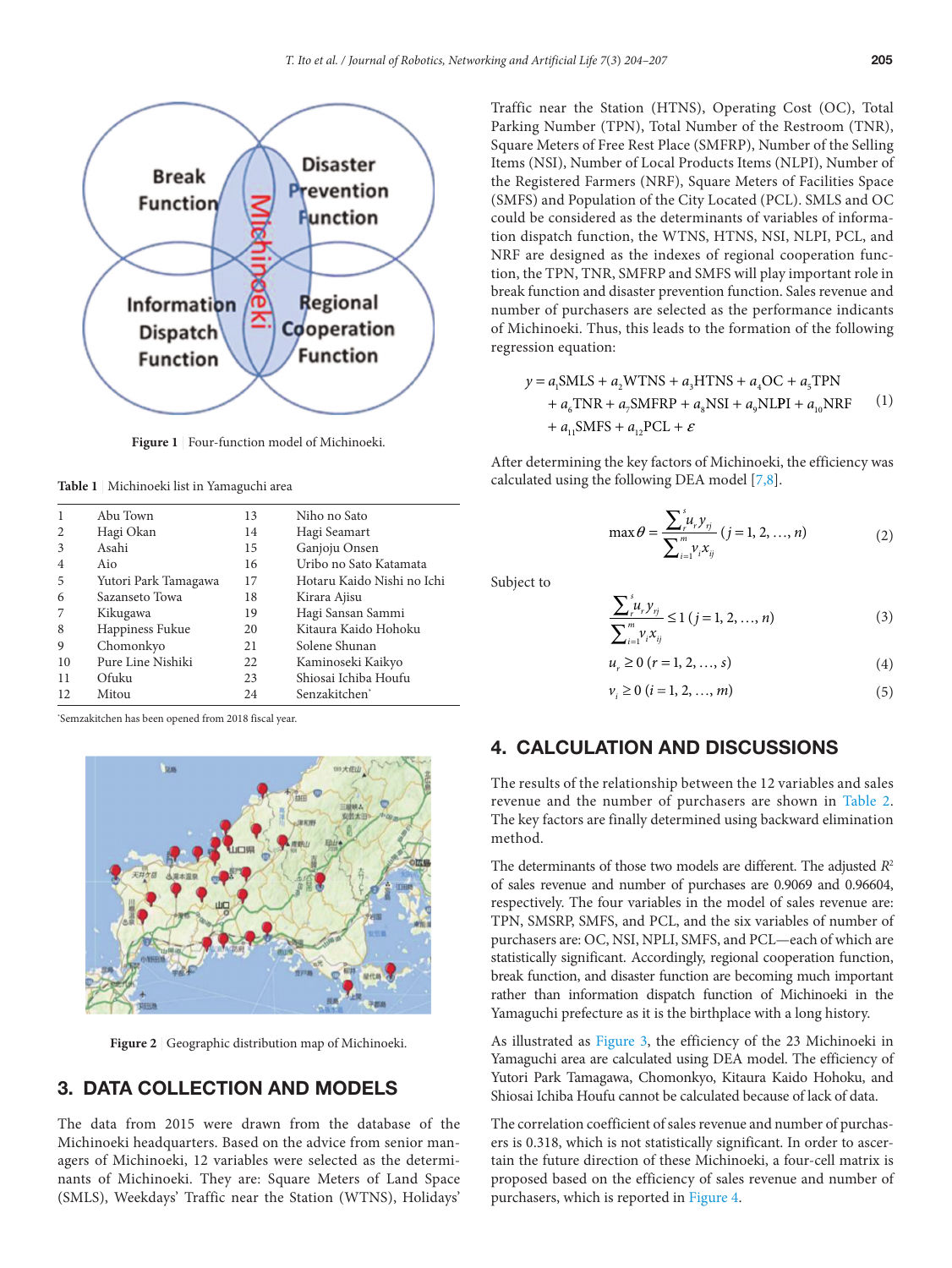<span id="page-2-6"></span>

|            | <b>Table 2</b> Results of the regression models of sales and number of the |  |  |  |  |  |
|------------|----------------------------------------------------------------------------|--|--|--|--|--|
| purchasers |                                                                            |  |  |  |  |  |

|                           | <b>Models</b>               |             |                             |             |  |  |  |
|---------------------------|-----------------------------|-------------|-----------------------------|-------------|--|--|--|
|                           | Sales revenue               |             | Number of the purchasers    |             |  |  |  |
|                           | Standardized<br>coefficient | Probability | Standardized<br>coefficient | Probability |  |  |  |
| <b>SMLS</b>               |                             |             |                             |             |  |  |  |
| <b>WTNS</b>               |                             |             |                             |             |  |  |  |
| <b>OC</b>                 |                             |             | $-0.3402$                   | 0.0436      |  |  |  |
| <b>TPN</b>                | 0.6486                      | $\Omega$    | 0.7271                      | 0.0004      |  |  |  |
| <b>TNR</b>                |                             |             |                             |             |  |  |  |
| <b>SMFRP</b>              | 0.2412                      | 0.0128      |                             |             |  |  |  |
| <b>NSI</b>                |                             |             | $-1.2853$                   | 0.0107      |  |  |  |
| <b>NLPI</b>               |                             |             | 1.4318                      | 0.0059      |  |  |  |
| <b>NRF</b>                |                             |             |                             |             |  |  |  |
| <b>SMFS</b>               | 0.4165                      | 0.0128      | 0.7997                      | $\Omega$    |  |  |  |
| PCL                       | 0.548                       | 0.0002      | 0.1327                      | 0.0506      |  |  |  |
| Intercept                 | $\theta$                    | 0.0011      | $\theta$                    | 0.0006      |  |  |  |
| $R^2$                     | 0.94610                     |             | 0.97644                     |             |  |  |  |
| Multiple $R^2$            | 0.97268                     |             | 0.0.98815                   |             |  |  |  |
| Adjusted $R^2$<br>0.90969 |                             |             | 0.96604                     |             |  |  |  |
| AIC                       | 445.97                      |             | 207.33                      |             |  |  |  |
| DW ratio                  | 2.2853                      |             | 2.6311                      |             |  |  |  |



**Figure 3** | Efficiency of the 23 Michinoeki.

<span id="page-2-7"></span>

<span id="page-2-8"></span>**Figure 4** | The positions of the Michinoeki.

The Michinoeki located in the 4th quadrant could be excellent because they have high efficiency of sales revenue and the number of purchases both. The Michinoeki located in the 2nd quadrant could be considered as sales oriented one because they have high efficiency of sales revenue even with low efficiency of number of purchases. The Michinoeki located in the 3rd quadrant could be poor because there is still room to improve. The Michinoeki located in the 4th quadrant could be called visitor-oriented because the efficiency of the number of purchasers are lower. Accordingly, Abu Town, Hagi Seamart, Ganjoju Onsen, Hotaru Kaido Nishi no Ichi, Kirara Ajisu, Solene Shunan, and Sazanseto, Pure Line Nishiki, and Kikugawa are considered as excellent Michinoeki while Niho no Sato, Uribo no Sato Katamata, Hagi Sansan Sammi, and Happiness could be the poor Michinoeki. Ofuku could be sales revenue oriented Michinoeki while Hagi Okan, Asahi, Mitou, and Kaminoseki Kaikyo could be visitors oriented Michinoeki.

### <span id="page-2-0"></span>5. CONCLUSION

The relationship between 12 variables and sales revenue and number of purchasers are calculated and discussed. Only four and six variables were found to be significant statistically for the sales revenue and number of purchaser's models, respectively. The 18 Michinoeki could be divided into four groups, as follows: Abu Town and other eight Michinoeki are excellent, and Niho no Sato and other three could be poor. Ofuku needs to improve its efficiency of number of purchaser while Hai Okan and other three Michinoeki need to improve their sales revenue efficiency. One of the drawbacks of this study is that only a 1-year data sample was used. To draw firmer conclusions, future studies should examine Michinoeki using multi-year data. Furthermore, additional qualitative support for these conclusions is required.

#### CONFLICTS OF INTEREST

The authors declare they have no conflicts of interest.

#### **REFERENCES**

- <span id="page-2-1"></span>[\[1\]](#page-0-1) T. Yokota, Guidelines for Roadside Stations "Michinoeki", p. 7, available from: [http://documents.worldbank.org/curated/en/](http://documents1.worldbank.org/curated/en/753051468137999706/pdf/356830Guidelin1de0stations01PUBLIC1.pdf) [753051468137999706/pdf/356830Guidelin1de0stations01PUB-](http://documents1.worldbank.org/curated/en/753051468137999706/pdf/356830Guidelin1de0stations01PUBLIC1.pdf)[LIC1.pdf#search=%27woeld+bank+Michinoeki%27.](http://documents1.worldbank.org/curated/en/753051468137999706/pdf/356830Guidelin1de0stations01PUBLIC1.pdf)
- <span id="page-2-2"></span>[\[2\]](#page-0-2) M. Mitsuhashi, Why is regional revitalization difficult?
- <span id="page-2-3"></span>[\[3\]](#page-0-3) J. Ogata, D. Nozokito, H. Murata, K. Yamamoto, Developing Michinoeki using Michinoeki: an analysis based business model.
- <span id="page-2-4"></span>[\[4\]](#page-0-4) [T. Hiraoka, S. Nishimura, H. Nonaka, T. Ito, M. Kumano, A cor](https://doi.org/10.12792/jiiae.6.173)[relation analysis between information related to the number of](https://doi.org/10.12792/jiiae.6.173) [customers and the agriculture, forestry, and fisheries of Michi](https://doi.org/10.12792/jiiae.6.173)[no-eki in Japan, J. Inst. Ind. Appl. Eng. 6 \(2018\), 173–178.](https://doi.org/10.12792/jiiae.6.173)
- <span id="page-2-5"></span>[\[5\]](#page-0-5) [M. Kumano, T. Ito, T. Ito, T. Hiraoka, H. Nonaka, M. Hirota,](https://doi.org/10.5954/icarob.2018.os5-1) [Discovering successful determinants of efficiency of michinoeki](https://doi.org/10.5954/icarob.2018.os5-1) [in chugoku area, Proceedings of International Conference on](https://doi.org/10.5954/icarob.2018.os5-1) [Artificial Life and Robotics, B-Con Plaza, Beppu, Oita, Japan,](https://doi.org/10.5954/icarob.2018.os5-1) [2018, pp. 352–354.](https://doi.org/10.5954/icarob.2018.os5-1)